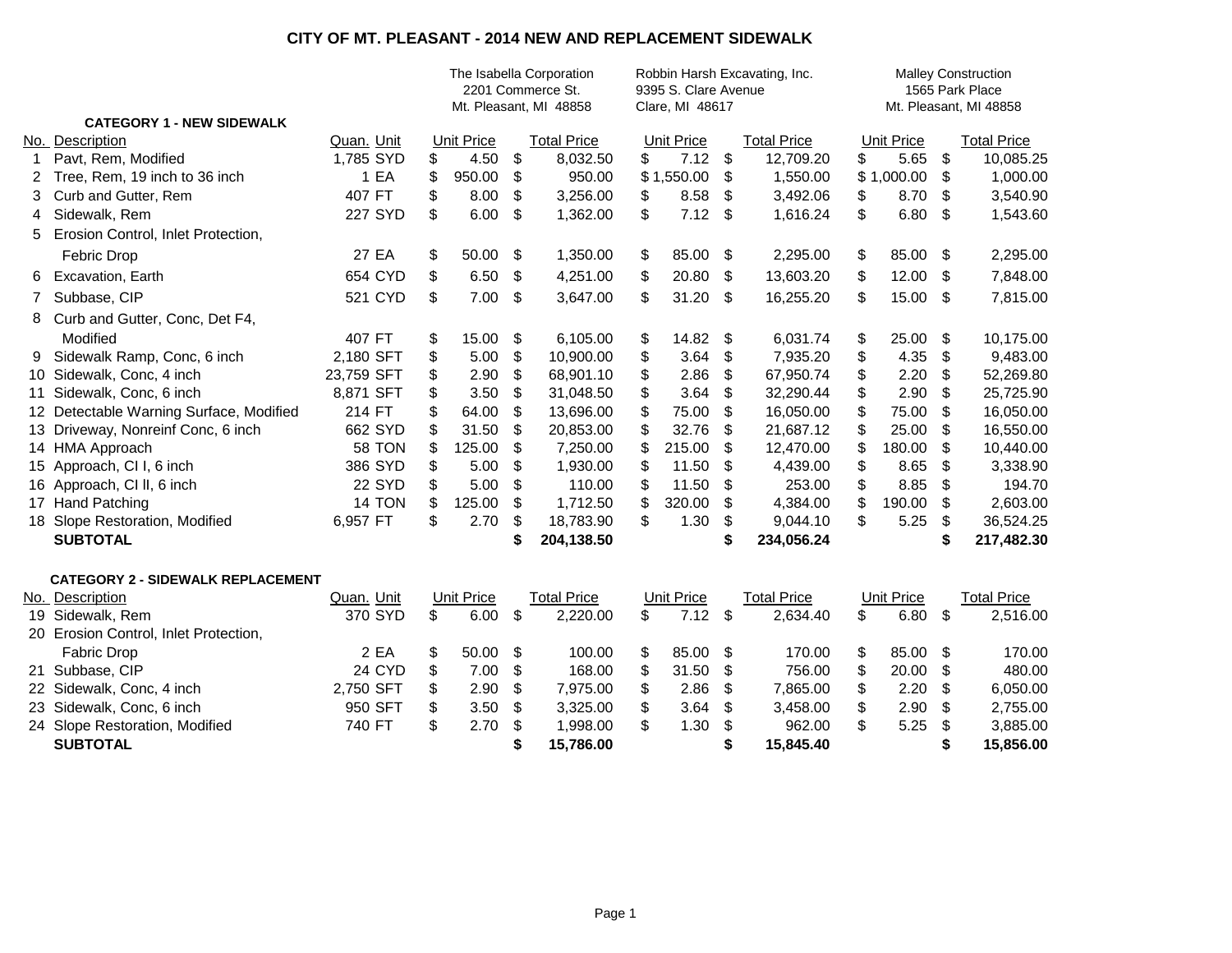|                                         |            |                        | The Isabella Corporation<br>2201 Commerce St. |      |                    |    | 9395 S. Clare Avenue | Robbin Harsh Excavating, Inc. | <b>Malley Construction</b><br>1565 Park Place |     |            |      |             |
|-----------------------------------------|------------|------------------------|-----------------------------------------------|------|--------------------|----|----------------------|-------------------------------|-----------------------------------------------|-----|------------|------|-------------|
|                                         |            | Mt. Pleasant, MI 48858 |                                               |      |                    |    | Clare, MI 48617      |                               | Mt. Pleasant, MI 48858                        |     |            |      |             |
| <b>CATEGORY 3 - ADA RAMPS</b>           |            |                        |                                               |      |                    |    |                      |                               |                                               |     |            |      |             |
| No. Description                         | Quan. Unit |                        | Unit Price                                    |      | <b>Total Price</b> |    | Unit Price           |                               | Total Price                                   |     | Unit Price |      | Total Price |
| 25 Pavt, Rem, Modified                  | 224 SYD    | \$                     | 4.00                                          | \$   | 896.00             | \$ | 7.12                 | \$                            | 1,594.88                                      |     | 5.65       | \$   | 1,265.60    |
| 26 Curb and Gutter, Rem                 | 1005 FT    | \$                     | 8.00                                          | S    | 8,040.00           | S  | 8.58                 | -S                            | 8,622.90                                      | S   | 8.70       | S    | 8,743.50    |
| 27 Sidewalk, Rem                        | 663 SYD    | \$                     | 6.00                                          | -S   | 3,978.00           | \$ | 7.12                 | -S                            | 4,720.56                                      | S   | 6.80       | -S   | 4,508.40    |
| 28 Erosion Control, Inlet Protection,   |            |                        |                                               |      |                    |    |                      |                               |                                               |     |            |      |             |
| Fabric Drop                             | 32 EA      | \$                     | $50.00 \text{ }$ \$                           |      | 1,600.00           | \$ | 85.00                | \$.                           | 2,720.00                                      | \$. | 85.00      | S    | 2,720.00    |
| 29 Excavation, Earth                    | 2 CYD      | \$                     | 6.50                                          | - \$ | 13.00              | \$ | 50.00                | \$.                           | 100.00                                        |     | 12.00      | S    | 24.00       |
| 30 Subbase, CIP                         | 74 CYD     | \$                     | $7.00 \quad$ \$                               |      | 518.00             | \$ | 35.00                | -S                            | 2,590.00                                      |     | 20.00      | S    | 1,480.00    |
| 31 Curb and Gutter, Conc, Det F4,       |            |                        |                                               |      |                    |    |                      |                               |                                               |     |            |      |             |
| Modified                                | 1,005 FT   | \$                     | 14.85                                         | -S   | 14,924.25          | \$ | 14.82                | -S                            | 14,894.10                                     | S.  | 25.00      | - \$ | 25,125.00   |
| 32 Sidewalk Ramp, Conc, 6 inch          | 6,027 SFT  | \$                     | 5.00                                          | - \$ | 30,135.00          | \$ | 3.64                 | S.                            | 21,938.28                                     | S   | 4.35       | S    | 26,217.45   |
| 33 Detectable Warning Surface, Modified | 604 FT     | S.                     | 61.00                                         | S    | 36,844.00          | S  | 75.00                | S.                            | 45,300.00                                     | S.  | 75.00      | S    | 45,300.00   |
| 34 Slope Restoration, Modified          | 980 FT     | \$                     | 7.00                                          | S    | 6,860.00           | \$ | 1.30                 | - 95                          | 1,274.00                                      | S   | 5.25       | - \$ | 5,145.00    |
| <b>SUBTOTAL</b>                         |            |                        |                                               |      | 103,808.25         |    |                      | S                             | 103,754.72                                    |     |            |      | 120,528.95  |
| <b>TOTAL</b>                            |            |                        |                                               |      | 323,732.75         |    |                      | S                             | 353,656.36                                    |     |            | \$   | 353,867.25  |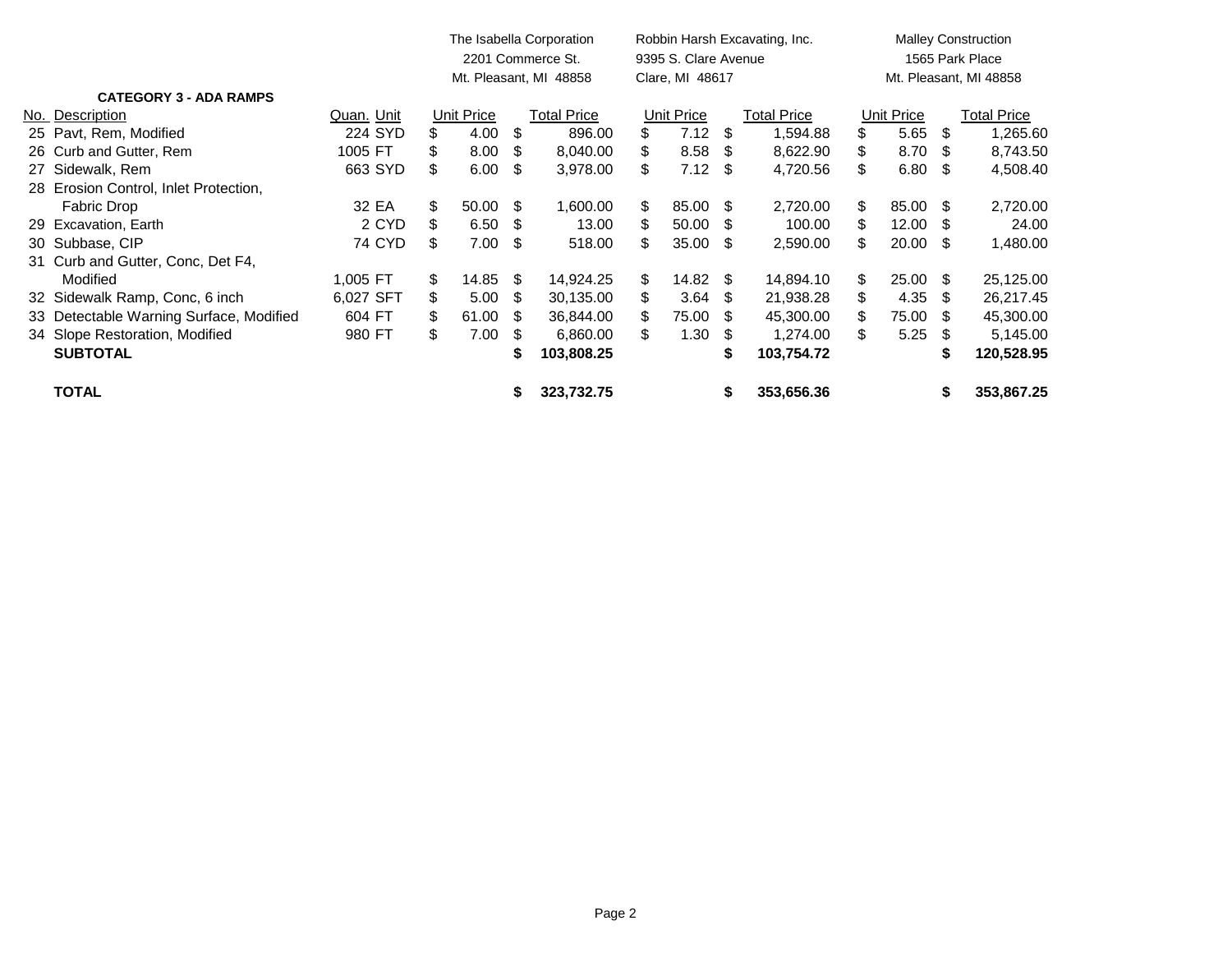|                 |                                          |            |               |                   |    | <b>Redline Excavating</b> | Audia Concrete Construction, Inc. |                   |    |                    |  |  |  |
|-----------------|------------------------------------------|------------|---------------|-------------------|----|---------------------------|-----------------------------------|-------------------|----|--------------------|--|--|--|
|                 |                                          |            |               | 4503 36th Street  |    |                           | 2985 Childs Lake Road             |                   |    |                    |  |  |  |
|                 |                                          |            |               |                   |    | Hamilton, MI 49419        |                                   |                   |    | Milford, MI 48381  |  |  |  |
|                 | <b>CATEGORY 1 - NEW SIDEWALK</b>         |            |               |                   |    |                           |                                   |                   |    |                    |  |  |  |
|                 | No. Description                          | Quan. Unit |               | Unit Price        |    | <b>Total Price</b>        |                                   | <b>Unit Price</b> |    | <b>Total Price</b> |  |  |  |
| 1               | Pavt, Rem, Modified                      | 1,785 SYD  |               | \$<br>9.75        | \$ | 17,403.75                 | \$                                | 16.00             | \$ | 28,560.00          |  |  |  |
| 2               | Tree, Rem, 19 inch to 36 inch            |            | 1 EA          | \$<br>580.00      | \$ | 580.00                    |                                   | \$1,500.00        | \$ | 1,500.00           |  |  |  |
| 3               | Curb and Gutter, Rem                     | 407 FT     |               | \$<br>9.50        | \$ | 3,866.50                  | \$                                | 18.00             | \$ | 7,326.00           |  |  |  |
| 4               | Sidewalk, Rem                            |            | 227 SYD       | \$<br>8.85        | \$ | 2,008.95                  | \$                                | 16.00             | \$ | 3,632.00           |  |  |  |
| 5               | Erosion Control, Inlet Protection,       |            |               |                   |    |                           |                                   |                   |    |                    |  |  |  |
|                 | <b>Febric Drop</b>                       |            | 27 EA         | \$<br>115.00      | \$ | 3,105.00                  | \$                                | 110.00            | \$ | 2,970.00           |  |  |  |
| 6               | Excavation, Earth                        |            | 654 CYD       | \$<br>10.50       | \$ | 6,867.00                  | \$                                | 28.00             | \$ | 18,312.00          |  |  |  |
| 7               | Subbase, CIP                             |            | 521 CYD       | \$<br>16.15       | \$ | 8,414.15                  | \$                                | 20.00             | \$ | 10,420.00          |  |  |  |
| 8               | Curb and Gutter, Conc, Det F4,           |            |               |                   |    |                           |                                   |                   |    |                    |  |  |  |
|                 | Modified                                 | 407 FT     |               | \$<br>24.00       | \$ | 9,768.00                  | \$                                | 18.00             | \$ | 7,326.00           |  |  |  |
| 9               | Sidewalk Ramp, Conc, 6 inch              | 2,180 SFT  |               | \$<br>3.75        | \$ | 8,175.00                  | \$                                | 8.00              | \$ | 17,440.00          |  |  |  |
| 10              | Sidewalk, Conc, 4 inch                   | 23,759 SFT |               | \$<br>3.00        | \$ | 71,277.00                 | \$                                | 4.45              | \$ | 105,727.55         |  |  |  |
| 11              | Sidewalk, Conc, 6 inch                   | 8,871 SFT  |               | \$<br>3.75        | \$ | 33,266.25                 | \$                                | 4.60              | \$ | 40,806.60          |  |  |  |
|                 | 12 Detectable Warning Surface, Modified  | 214 FT     |               | \$<br>92.00       | \$ | 19,688.00                 | \$                                | 60.00             | \$ | 12,840.00          |  |  |  |
| 13.             | Driveway, Nonreinf Conc, 6 inch          |            | 662 SYD       | \$<br>33.25       | \$ | 22,011.50                 | \$                                | 43.00             | \$ | 28,466.00          |  |  |  |
|                 | 14 HMA Approach                          |            | 58 TON        | \$<br>200.00      | \$ | 11,600.00                 | \$                                | 300.00            | \$ | 17,400.00          |  |  |  |
| 15              | Approach, CI I, 6 inch                   |            | 386 SYD       | \$<br>18.00       | \$ | 6,948.00                  | \$                                | 45.00             | \$ | 17,370.00          |  |  |  |
|                 | 16 Approach, CI II, 6 inch               |            | <b>22 SYD</b> | \$<br>25.00       | \$ | 550.00                    | \$                                | 45.00             | \$ | 990.00             |  |  |  |
| 17              | <b>Hand Patching</b>                     |            | 14 TON        | \$<br>210.00      | \$ | 2,877.00                  | \$                                | 300.00            | \$ | 4,110.00           |  |  |  |
|                 | 18 Slope Restoration, Modified           | 6,957 FT   |               | \$<br>3.65        | \$ | 25,393.05                 | \$                                | 3.00              | \$ | 20,871.00          |  |  |  |
|                 | <b>SUBTOTAL</b>                          |            |               |                   | \$ | 253,799.15                |                                   |                   | \$ | 346,067.15         |  |  |  |
|                 | <b>CATEGORY 2 - SIDEWALK REPLACEMENT</b> |            |               |                   |    |                           |                                   |                   |    |                    |  |  |  |
|                 | No. Description                          | Quan. Unit |               | <b>Unit Price</b> |    | <b>Total Price</b>        |                                   | <b>Unit Price</b> |    | <b>Total Price</b> |  |  |  |
|                 | 19 Sidewalk, Rem                         |            | 370 SYD       | \$<br>8.85        | \$ | 3,274.50                  | \$                                | 16.00             | \$ | 5,920.00           |  |  |  |
|                 | 20 Erosion Control, Inlet Protection,    |            |               |                   |    |                           |                                   |                   |    |                    |  |  |  |
|                 | <b>Fabric Drop</b>                       |            | 2 EA          | \$<br>100.00      | \$ | 200.00                    | \$                                | 110.00            | \$ | 220.00             |  |  |  |
| 21              | Subbase, CIP                             |            | 24 CYD        | \$<br>20.00       | \$ | 480.00                    | \$                                | 50.00             | \$ | 1,200.00           |  |  |  |
| 22 <sub>2</sub> | Sidewalk, Conc, 4 inch                   | 2,750 SFT  |               | \$<br>2.75        | \$ | 7,562.50                  | \$                                | 8.00              | \$ | 22,000.00          |  |  |  |
|                 | 23 Sidewalk, Conc, 6 inch                |            | 950 SFT       | \$<br>3.75        | \$ | 3,562.50                  | \$                                | 8.10              | \$ | 7,695.00           |  |  |  |
|                 | 24 Slope Restoration, Modified           | 740 FT     |               | \$<br>4.65        | \$ | 3,441.00                  | \$                                | 5.00              | \$ | 3,700.00           |  |  |  |
|                 | <b>SUBTOTAL</b>                          |            |               |                   | \$ | 18,520.50                 |                                   |                   | \$ | 40,735.00          |  |  |  |
|                 |                                          |            |               |                   |    |                           |                                   |                   |    |                    |  |  |  |